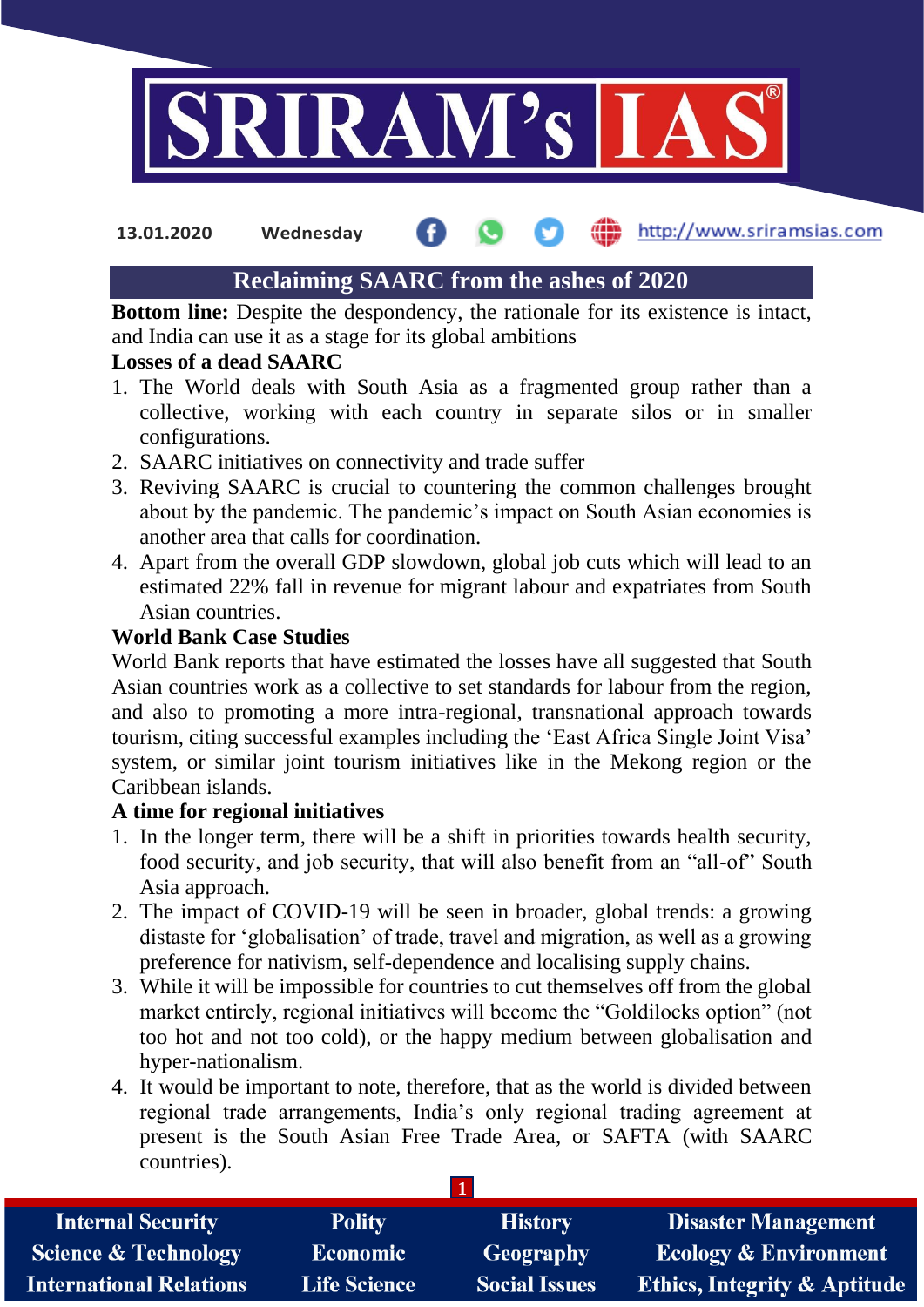

#### http://www.sriramsias.com **13.01.2020 Wednesday**

## **Existing Regional Agreements**

| United States-Mexico-Canada Agreement, North America<br>or USMCA |                                                    |
|------------------------------------------------------------------|----------------------------------------------------|
| Southern Common Market, or<br><b>MERCOSUR</b>                    | South America                                      |
| European Union                                                   | Europe                                             |
| African Continental Free Trade Area, or<br><b>AfCFTA</b>         | Africa                                             |
| Gulf Cooperation Council, or GCC                                 | Gulf                                               |
| Regional Comprehensive Economic<br>Partnership, or RCEP          | South-East Asia and Australasia<br>including China |

#### **China's quest**

- 1. In dealing with the challenge from China too, both at India's borders and in its neighbourhood, a unified South Asian platform remains India's most potent countermeasure.
- 2. At the border, it is clear that tensions with Pakistan and Nepal amplify the threat perception from China, while other SAARC members (minus Bhutan), all of whom are Belt and Road Initiative (BRI) partners of China will be hard placed to help individually.
- 3. Despite the rebuff, China has continued to push its way into South Asia, as several statistical indicators for investment, trade, tourism and South Asian student preferences for universities.
- 4. Experts suggest that it is only a matter of time before Beijing holds a meeting of all SAARC countries (minus India and Bhutan), for they are all part of the BRI, and even that they will be invited to join RCEP, which India declined.

### **India's steps, more bilateral**

- 1. In contrast, India stepped up its health and economic diplomacy in the region, but apart from one SAARC meeting convened by Mr Modi in March, these have been bilateral initiatives, not a combined effort for South Asia.
- 2. These are some of the reasons that led all SAARC leaders other than Mr Modi to urgently call for the revival of SAARC during their charter day messages. **Despite the despondency, the rationale for its existence remains intact:**

**2**

| <b>Internal Security</b>        | <b>Polity</b>       | <b>History</b>       | <b>Disaster Management</b>              |
|---------------------------------|---------------------|----------------------|-----------------------------------------|
| <b>Science &amp; Technology</b> | <b>Economic</b>     | <b>Geography</b>     | <b>Ecology &amp; Environment</b>        |
| <b>International Relations</b>  | <b>Life Science</b> | <b>Social Issues</b> | <b>Ethics, Integrity &amp; Aptitude</b> |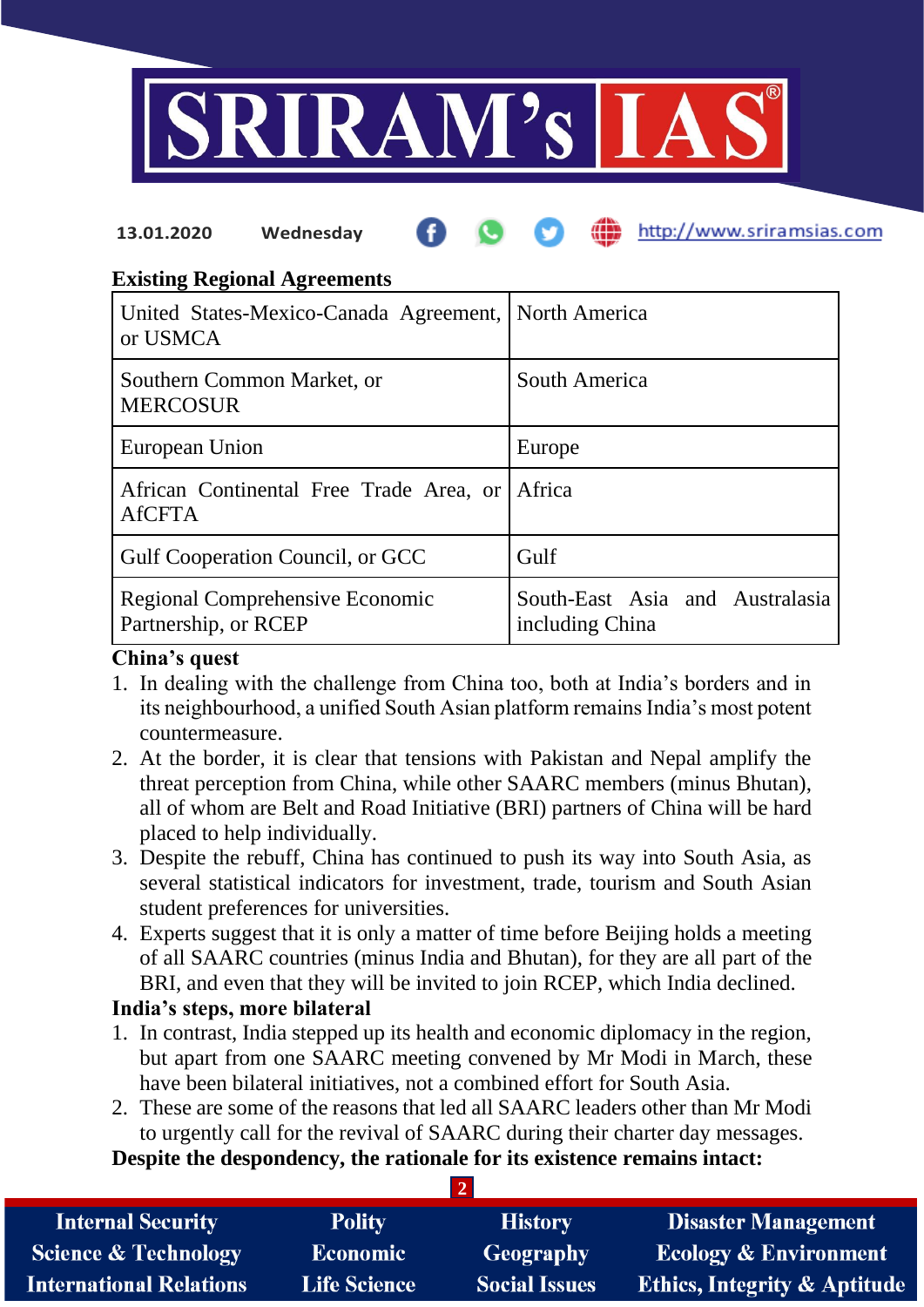

- http://www.sriramsias.com **13.01.2020 Wednesday**
- 1. While history and political grievances may be perceived differently, geography is reality.
- 2. Seen through Beijing's prism, India's SAARC neighbourhood may be a means to contain India.
- 3. New Delhi must find its own prism with which to view its South Asian neighbourhood as it should be: a unit that has a common future, and as a forcemultiplier for India's ambitions on the global stage.

# **The debilitating side-effect of a flawed vaccine trial**

#### **HPV vaccine trial controversy**

- 1. Human papillomavirus (HPV) vaccine was controversial and carried out without proper consent
- 2. Back then the Supreme Court of India slammed the government for slipping into "deep slumber" in addressing the "menace" of illegal clinical trials carried out in India by multinational countries, nothing much seems to have changed.

#### **Covaxin**

- 1. The phase-3 clinical trial of Bharat Biotech's COVID-19 vaccine, Covaxin, by a private hospital in the Bhopal-based Peoples College of Medical Sciences & Research Centre appears to suffer from serious violations.
- 2. Incidentally, the ICMR, tasked with promulgating research ethics guidelines, is the co-sponsor of the Covaxin trial.

### **Many missteps**

- 1. The Covaxin trial participants alleged that they were ignorant of what they were signing up for. If true, it amounts to a violation of informed consent clause.
- 2. The participants were not made aware of their rights to free medical care in case of any adverse events.
- 3. The Trial participants have told the media that they were lured with monetary benefits of ₹750. Luring people to participate in clinical trials by offering money is unethical.
- 4. In the case of serious adverse events following injection with AstraZeneca's COVID-19 vaccine in a trial outside India, the information was made public, and the trial was halted at all sites while an investigation was underway. The Serum Institute was also ordered to halt the trial by the Indian regulator pending investigation.

| <b>Internal Security</b>        | <b>Polity</b>       | <b>History</b>       | <b>Disaster Management</b>              |
|---------------------------------|---------------------|----------------------|-----------------------------------------|
| <b>Science &amp; Technology</b> | <b>Economic</b>     | Geography            | <b>Ecology &amp; Environment</b>        |
| <b>International Relations</b>  | <b>Life Science</b> | <b>Social Issues</b> | <b>Ethics, Integrity &amp; Aptitude</b> |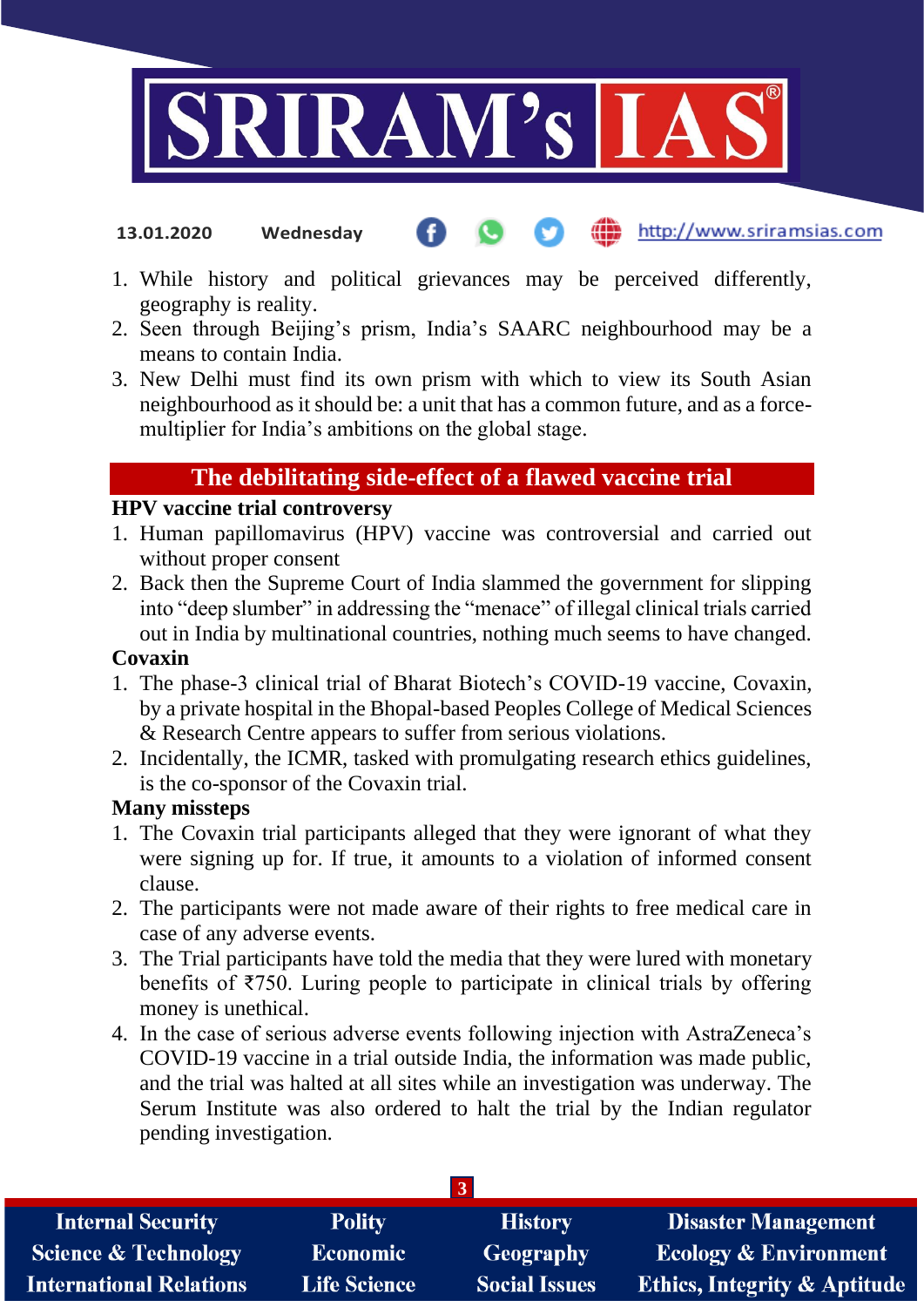

http://www.sriramsias.com **13.01.2020 Wednesday**

# **New Rules not followed**

- 1. Following the October 2013 Supreme Court order, the Indian regulator had in 2019 made mandatory an audio-video recording of the informed consent process of each vulnerable individual participant before conducting clinical trials. And a written consent from the participant had to necessarily be taken before the audio-video recording of the informed consent process.
- 2. There is no evidence that this was followed, based on what the participants said during the press conference.

### **Conclusion**

Only a thorough and impartial probe will restore confidence in clinical trials. **Background:**

## **India a prefered destination for clinical trials**

Drug companies are drawn to India for several reasons, including a technically competent workforce, patient availability, low costs and a friendly drug-control system. While good news for India's economy, the booming clinical trial industry is raising concerns because of a lack of regulation of private trials and the uneven application of requirements for informed consent and proper ethics review.

## **The key Issues regarding Clinical Trials**

- 1. According to submission in Supreme Court, about 2,800 patients have died in India during 2005 and 2012, while participating in clinical trials conducted by pharmaceutical companies.
- 2. It has been found that people from low-income groups are over-represented in clinical trials. Companies exploit people who are in need of money and the people who are ignorant of the medical consequences of the trial.
- 3. The regulatory system to oversee clinical trials have serious backdrops. The members in the committees formed for the approval process lacks adequate experience and qualification and have a conflict of interest. Also, there is no check on the functioning of ethics committees. Further, the regulatory process is considered to be slow, hence delaying the process of drug development.
- 4. A very unethical practice being followed is that- usually the consent of the participants in the clinical trials is not taken.
- 5. The Clinical Trials Registry formed under the Indian Council of Medical Research calls for registration of all clinical trials conducted in India. However, there is a very poor registration rate. Resultantly, the data about various trials is inaccessible or even not published at all due to "negative" results.

| <b>Internal Security</b>       | <b>Polity</b>       | <b>History</b>       | <b>Disaster Management</b>              |
|--------------------------------|---------------------|----------------------|-----------------------------------------|
| Science & Technology           | <b>Economic</b>     | Geography            | <b>Ecology &amp; Environment</b>        |
| <b>International Relations</b> | <b>Life Science</b> | <b>Social Issues</b> | <b>Ethics, Integrity &amp; Aptitude</b> |